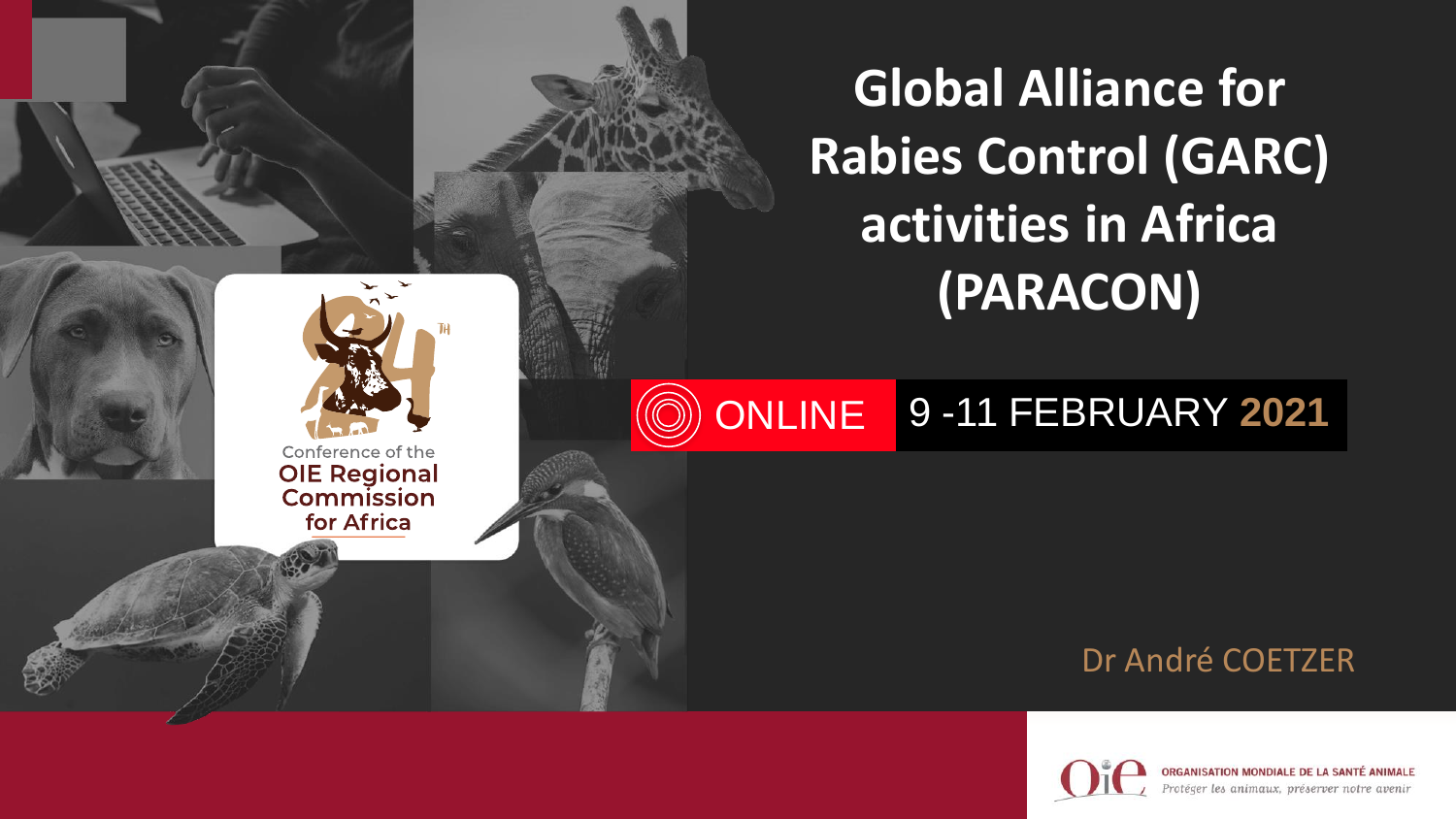## Introduction

- To achieve global dog-mediated rabies elimination we will have to rapidly progress beyond individual [pilot] projects
	- >200 countries suffer from rabies!

• Effective rabies elimination relies on a **global country-centric plan**.

• GARC supports the elimination of rabies by supporting governments towards achieving their own goals.





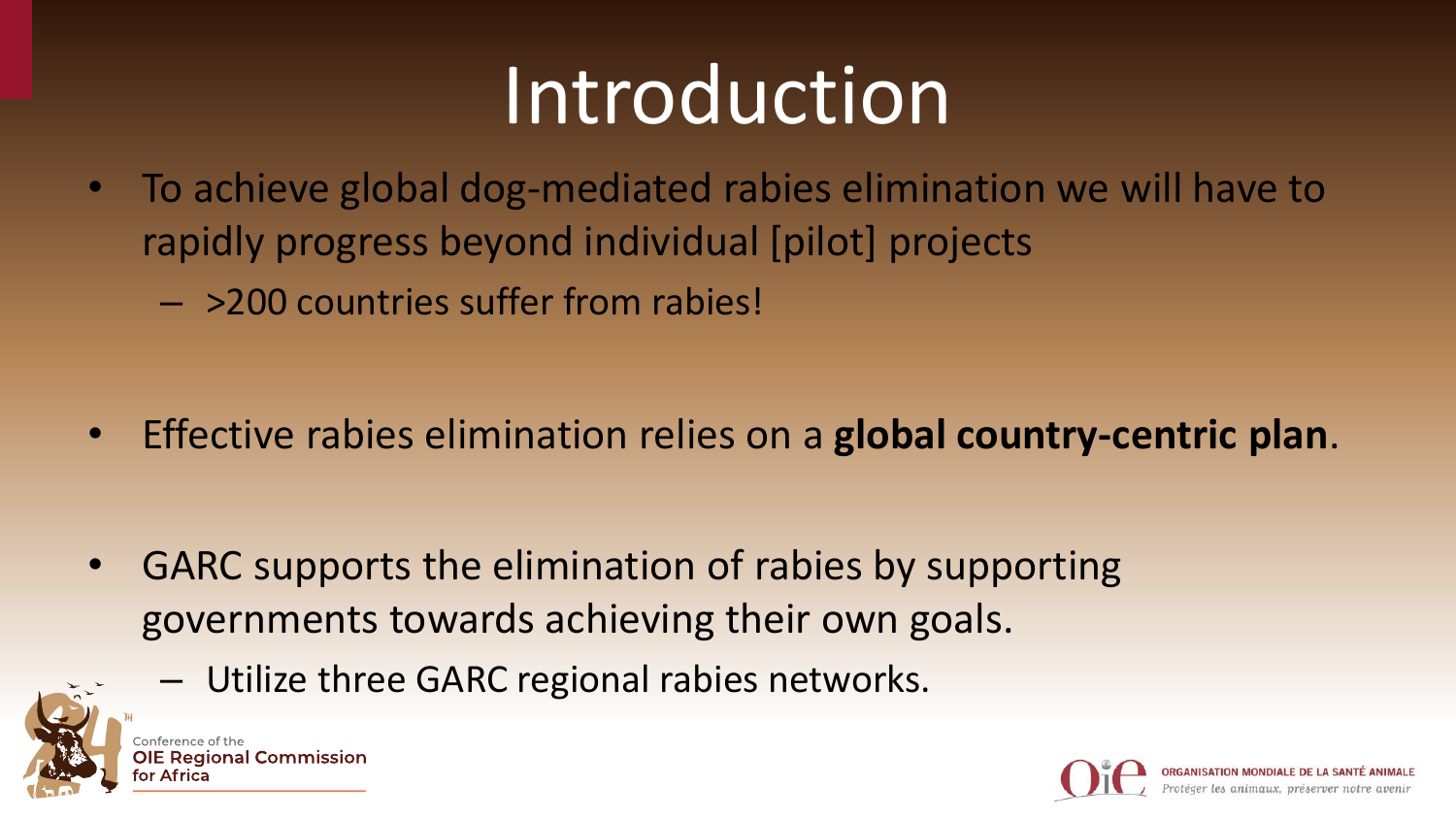## Pan-African Rabies Control Network (PARACON)

- The first of the GARC regional rabies control networks.
	- Pan-African rabies network for sub-Saharan Africa.
- The inaugural workshop was held in 2015
	- The objective to eliminate dog transmitted human rabies by 2030 was accepted at the inaugural workshop and was subsequently taken up globally.





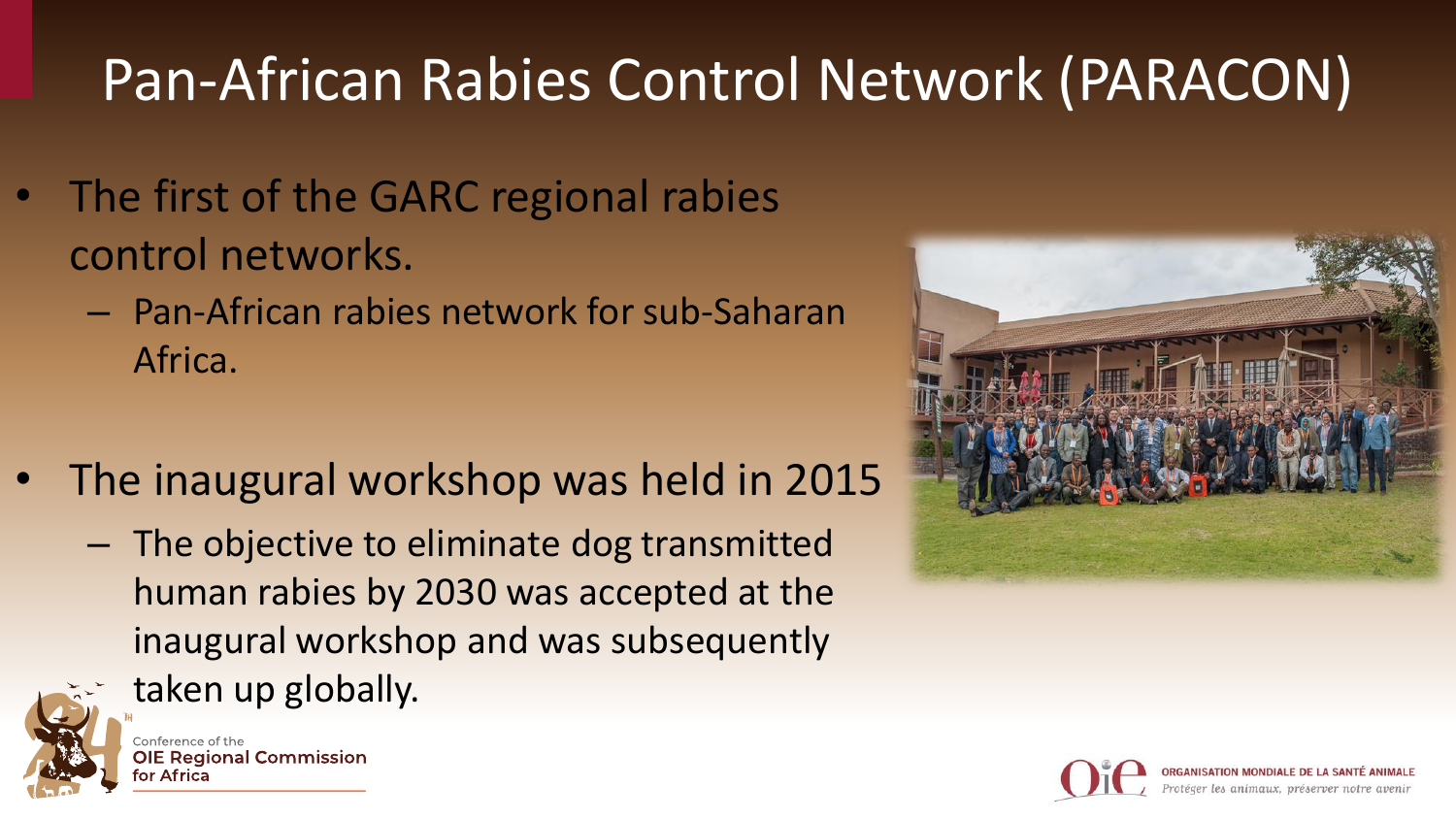



#### **Stepwise Approach Towards Rabies Elimination (SARE)**



ORGANISATION MONDIALE DE LA SANTÉ ANIMALE Protéger les animaux, préserver notre avenir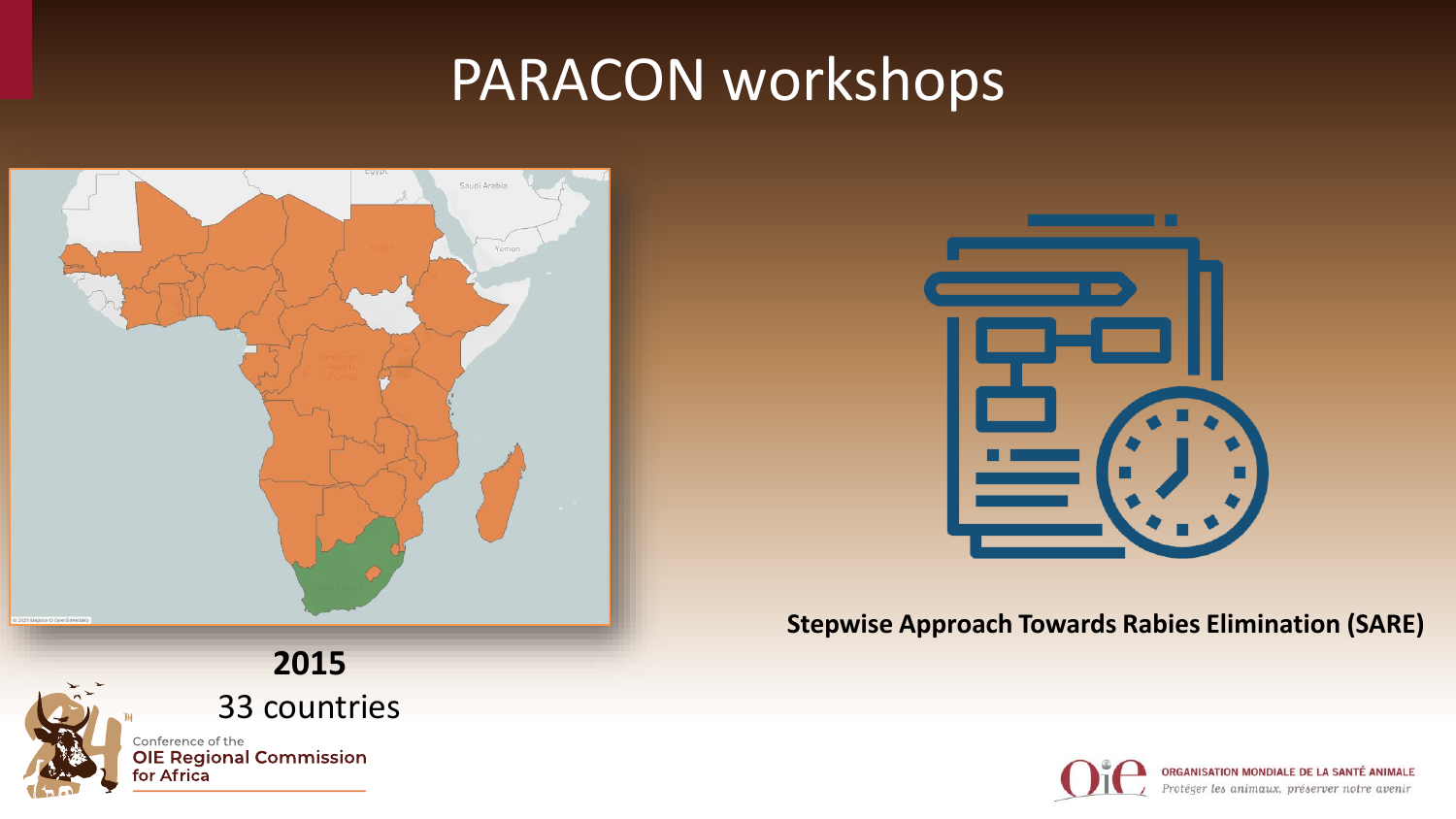

#### **Rabies Epidemiological Bulletin**

for Africa

ORGANISATION MONDIALE DE LA SANTÉ ANIMALE Protéger les animaux, préserver notre avenir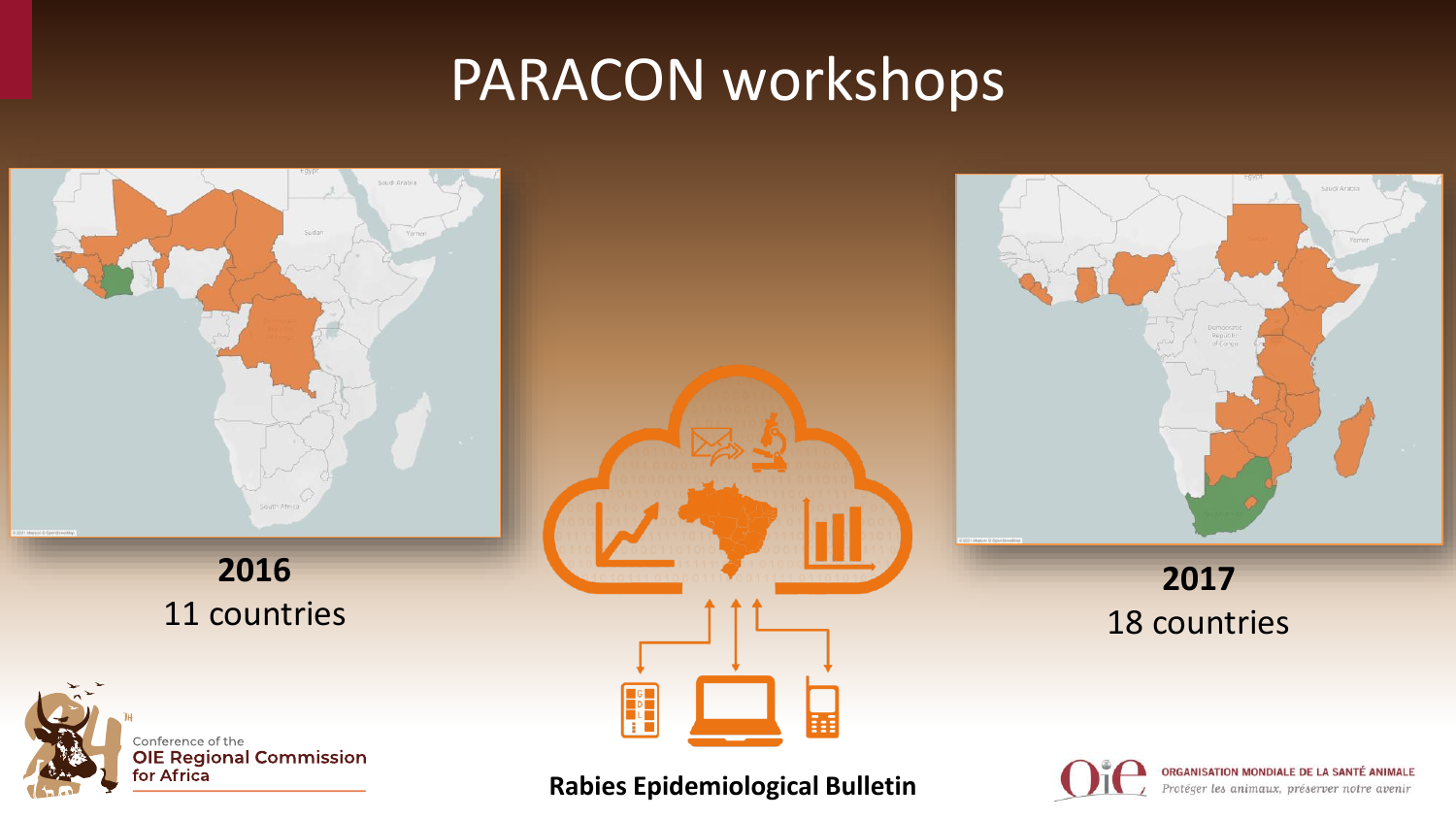



27 countries **Stepwise Approach Towards Rabies Elimination (SARE) – Rabies Elimination Workplan –**



ORGANISATION MONDIALE DE LA SANTÉ ANIMALE Protéger les animaux, préserver notre avenir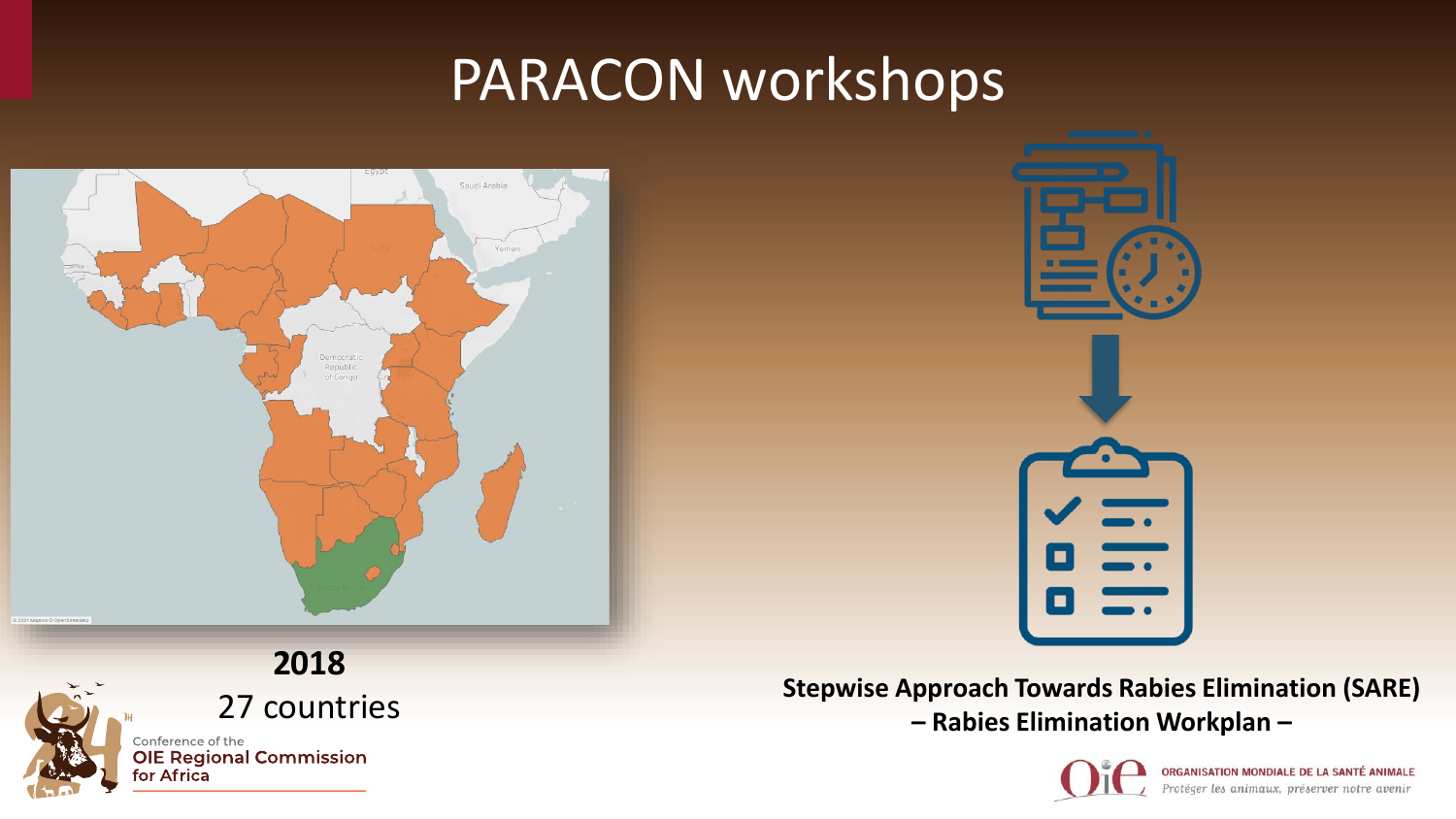



#### **New Rabies Epidemiological Bulletin components**

- Rabies Case Surveillance
- Rabies Vaccination Tracker
- Rabies Treatment Tracker

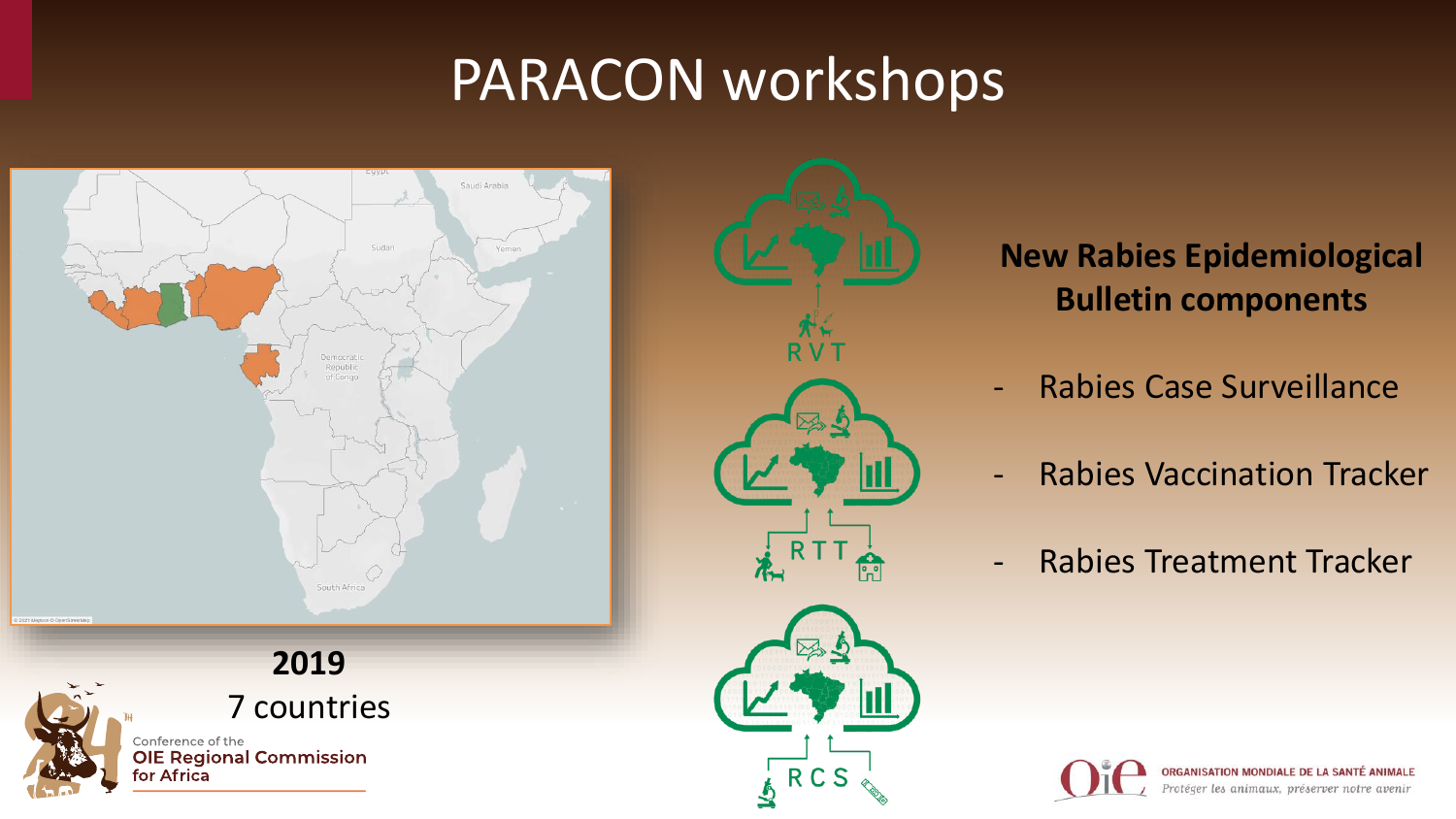

**Face-to-face meetings were not possible during the COVID-19 pandemic.** 



**SARE workshops were undertaken by means of online conferencing**



**REB training was provided virtually**



**ION MONDIALE DE LA SANTÉ** 



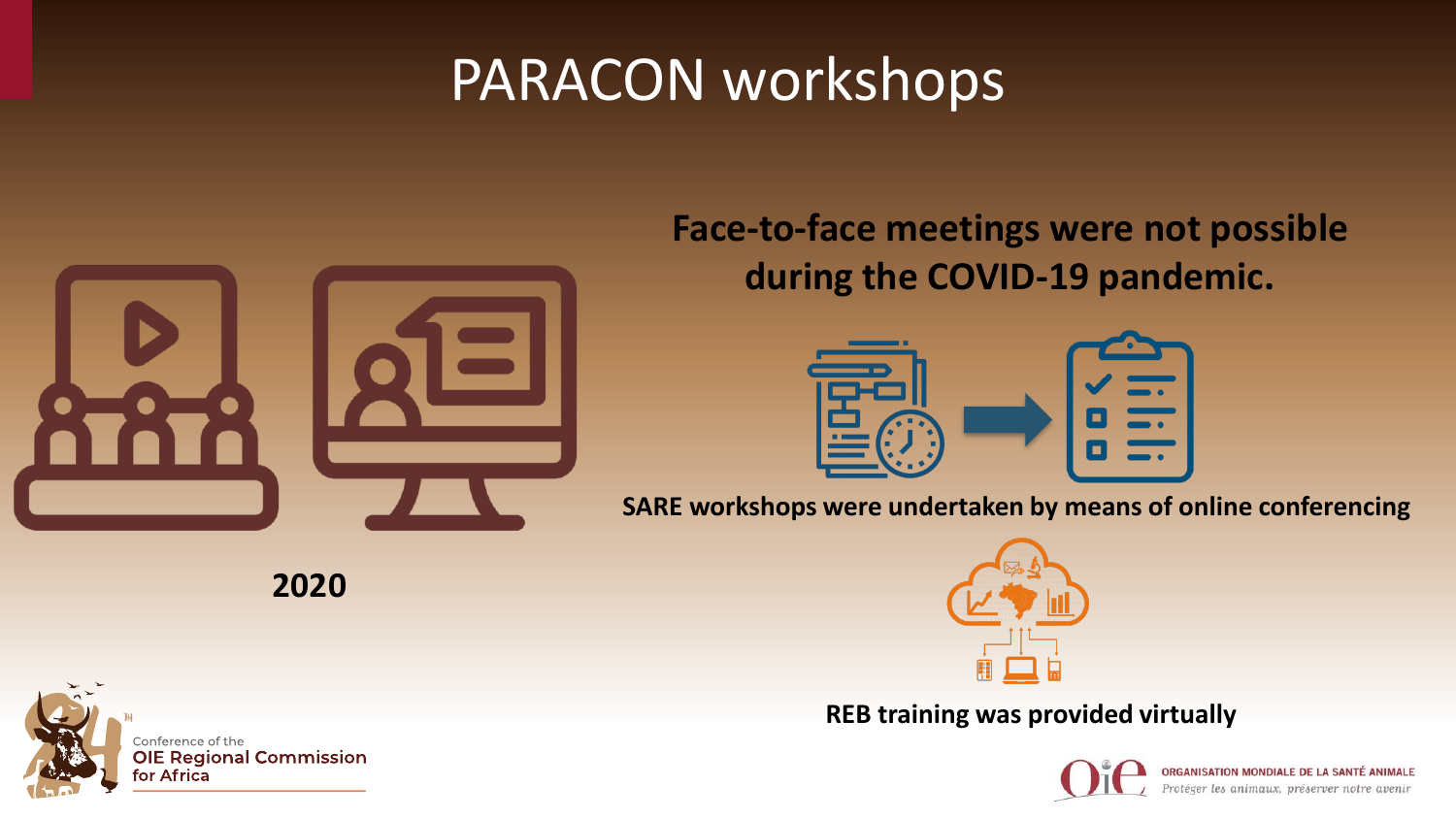## PARACON Outputs

#### **Countries introduced to the SARE**









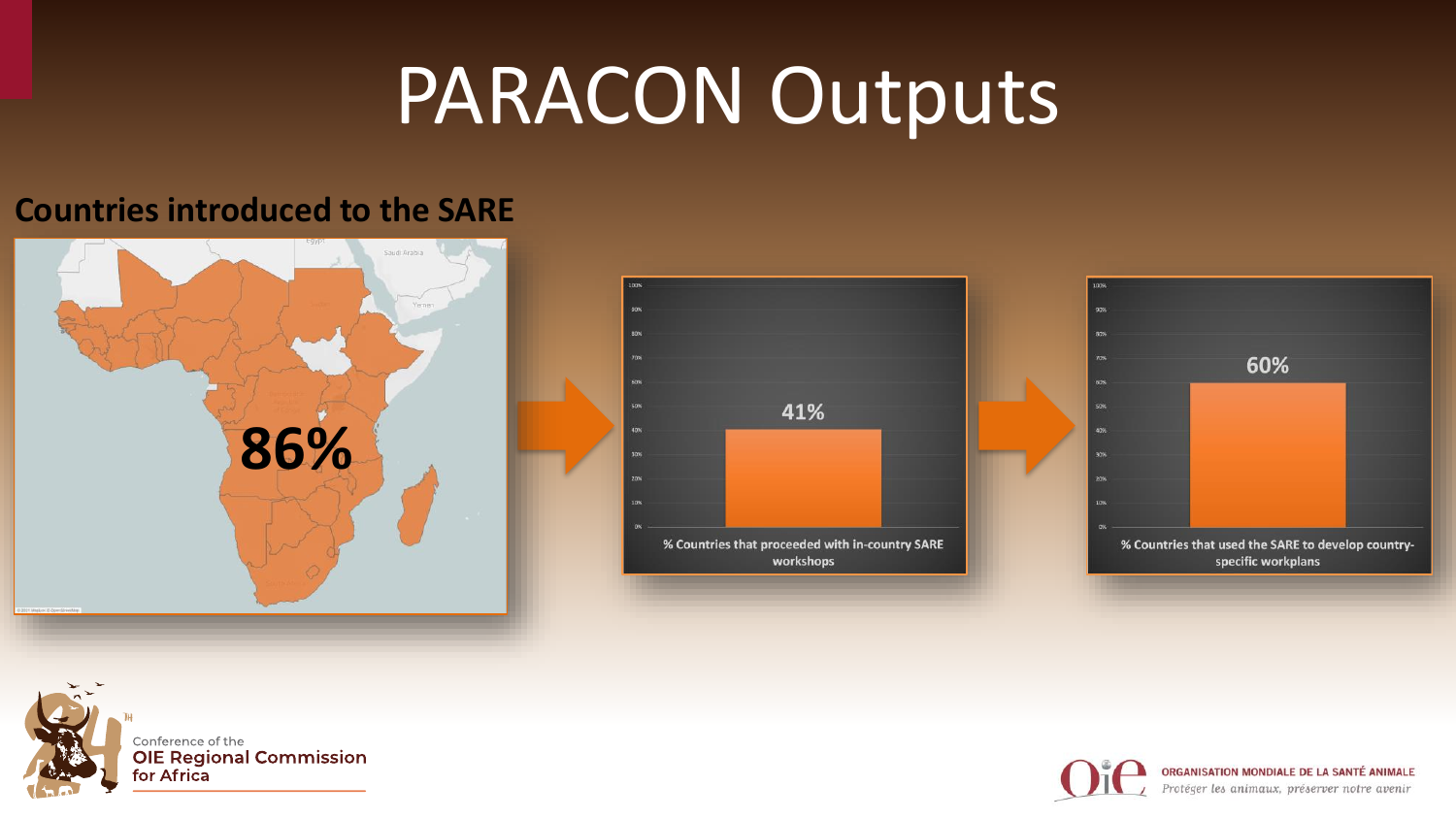## PARACON Outputs